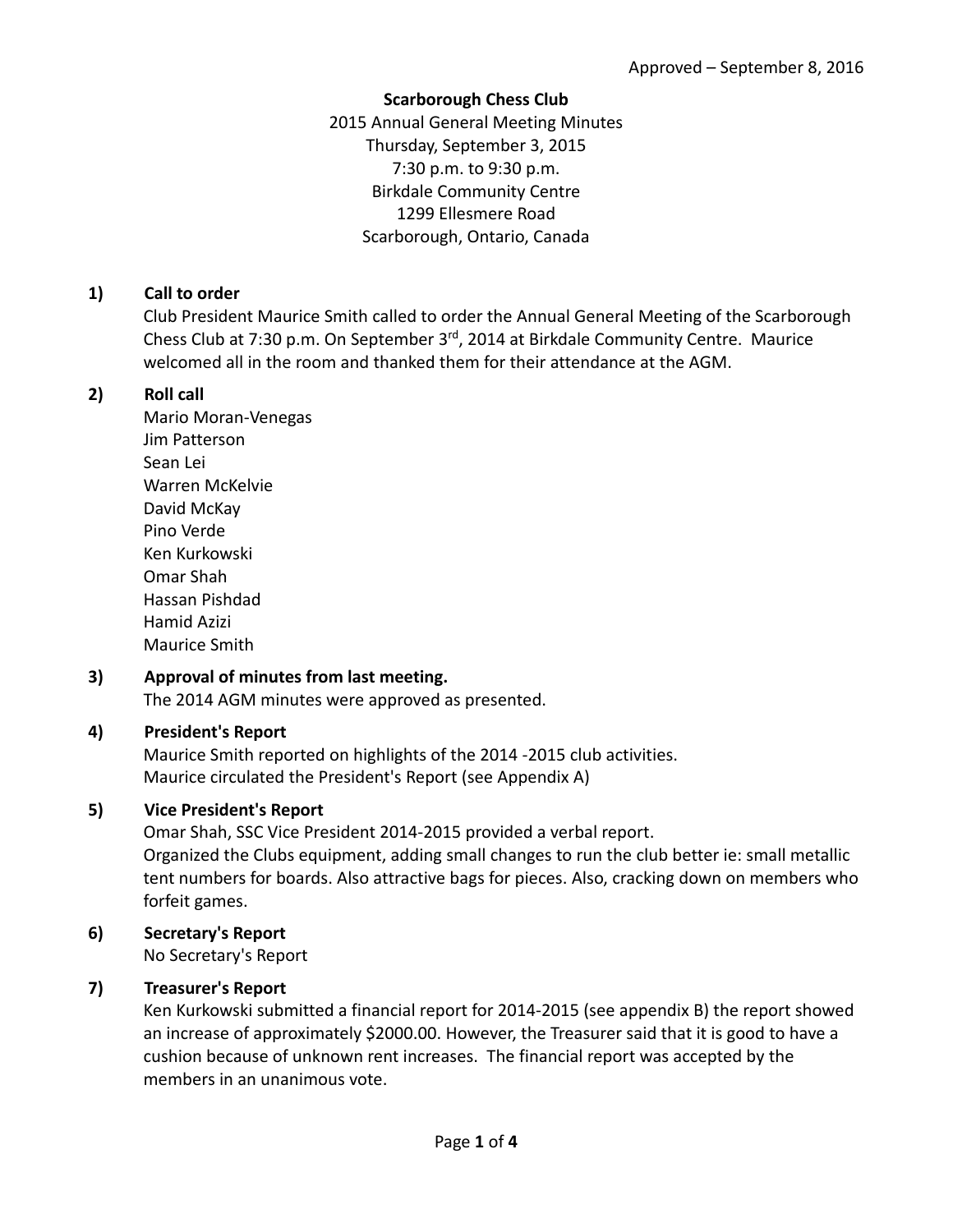## **8) Officer‐at‐large report**

No Officer‐at‐Large report

### **9) SCC Facebook page report**

Ken Kurkowski mentioned that important SCC news was put on Facebook. He also mentioned that it would be helpful if members gave him ideas for the Facebook page.

#### **10) Motion**

Moran Venegas‐Shah – Constitutional – Motion The position of Tournament Director be added to the Executive. The motion was passed unanimously.

#### **11) Elections of the 2015 – 2016 Executive Members**

- a) Election of President Omar Shah was acclaimed as President
- b) Election of Vice President Maurice Smith was acclaimed as Vice President
- c) Election of Treasurer

Ken Kurkowski was claimed as Treasurer's

d) Election of Secretary

Mario Moran‐Venegas was acclaimed as Secretary

e) Election of Officer-at-Large

Sean Lei was acclaimed as Officer‐at‐Large

#### **12) Appointment of Facebook Page content administrator**

Ken Kurkowski will continue as the Content Administrator for the Facebook page. Steve Karpik will continue to maintain the SCC Website and offer technical support to Ken for the Clubs Facebook page as required.

#### **13) Motion**

Shah/Lei – Club Championship

The Championship will be in two sections, 1800 plus and under 1800 with no accelerated pairings. The winner of the under 1800 will play in the 1800 plus the next year. The motion passed unanimously.

#### **14) Adjournment**

The meeting was adjourned at approximately 9:30 p.m.

The next AGM is scheduled for the first Thursday in September 2016 (Thursday, September 1st, 2016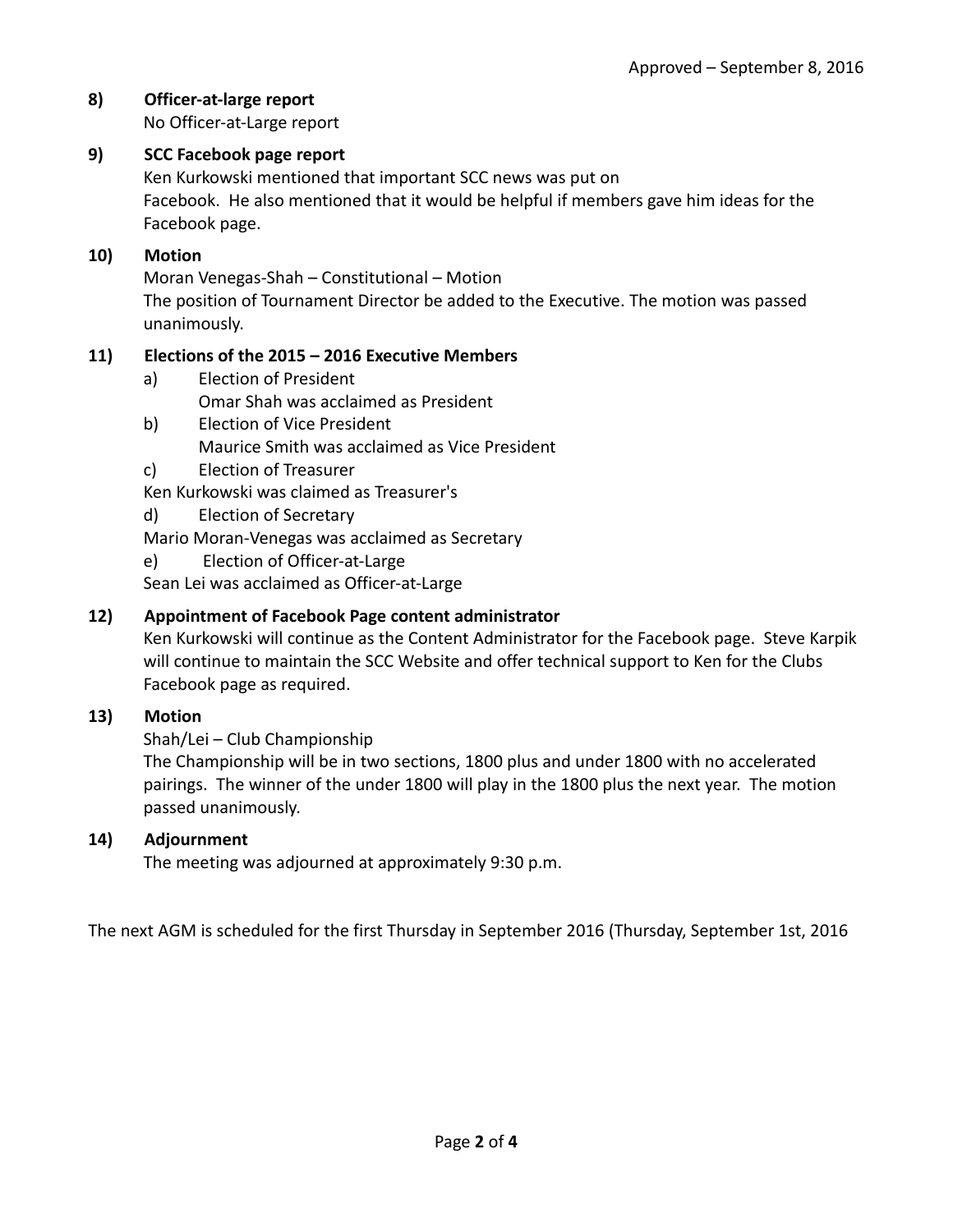# PRESIDENT'S REPORT

It was another good year for the Scarborough Chess Club. We had over 100 members for all our tournaments and 126 for the Club Championship. That is likely a record for that tournament.

Our financial outlook again looks solid. The closing balance was almost \$2000. higher than last year. We cannot afford to be too complacent though because the rent of the facility continues to increase. To offset this, we must continue to bring in new members and try to retain our present members.

The Club was born in 1960. Therefore, we will be going into our  $56<sup>th</sup>$  year of operation. We have come a long way since our founders played chess in their back yards. The success of the Club can mainly be attributed to the volunteer members of the Club throughout all these years. They have fostered a remarkable friendly, family atmosphere, though still keeping events competitive.

The volunteerism has lived on with our present members, with those who come to mind being Bob Armstrong, Pino Verde, Hassan Pishdad and Sean Lei. Our Executives Omar Shah, Mario Moran-Venegas, Ken Kurkowski, Hamid Azizi and myself have put in many hours throughout the year working for the members. Without the efforts of the members mentioned there would be no Scarborough Chess Club.

After ten years as President, I have decided not to run again for that position. However, I will allow myself to be nominated for Vice President to allow for a smooth continuation in our Executive. I wish all the members an enjoyable chess year at the Club, and remember it is the members who make the Scarborough Chess Club the best Chess Club of Canada.

Maurice Smith President Scarborough Club